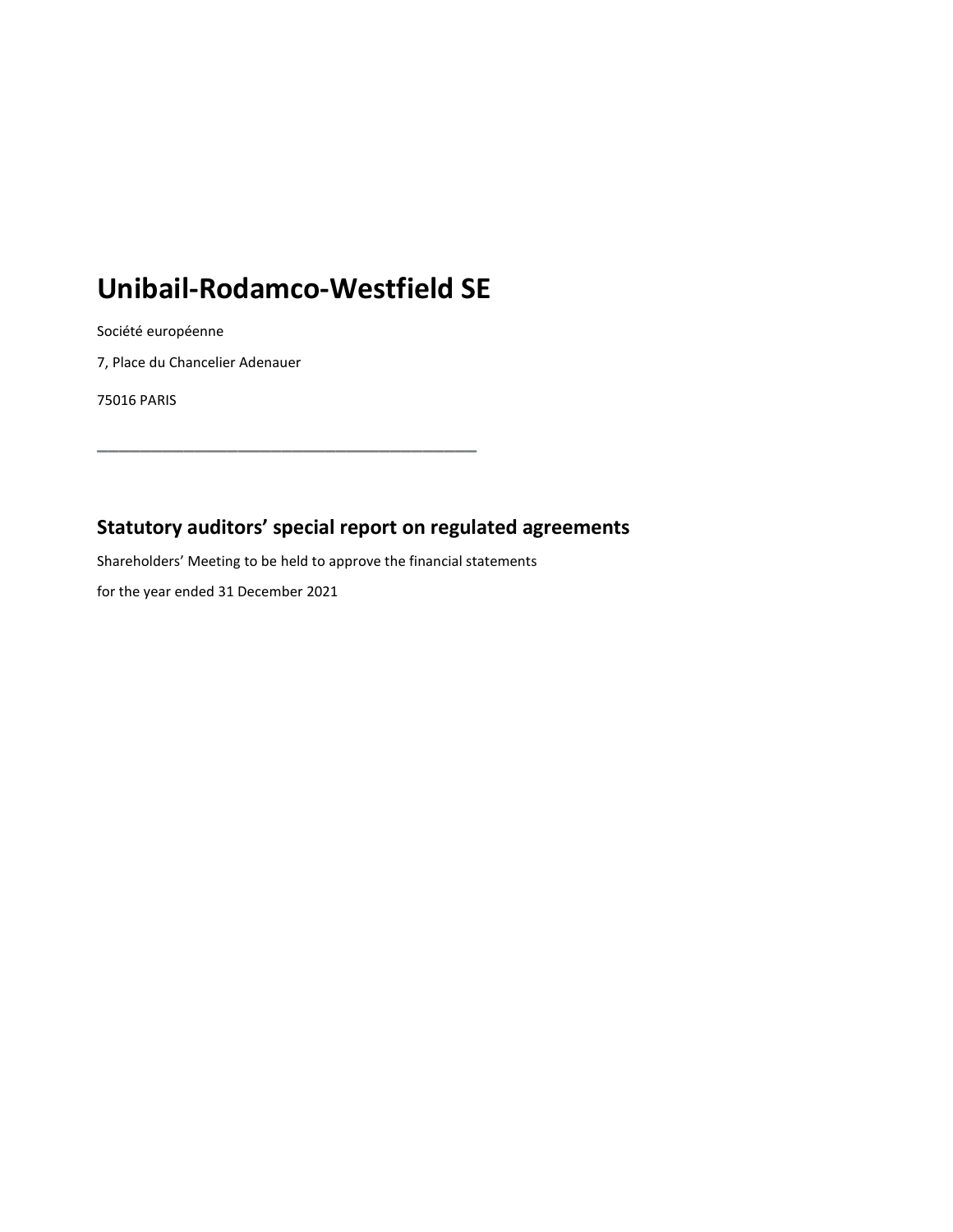#### **Deloitte & Associés**

6, place de la Pyramide 92908 Paris-La Défense cedex S.A.S. au capital de 2 188 160 € 572 028 041 R.C.S. Nanterre

Commissaire aux Comptes Membre de la compagnie régionale de Versailles et du Centre

#### **ERNST & YOUNG Audit**

Tour First - TSA 14444 92037 Paris-La Défense cedex S.A.S. à capital variable 344 366 315 R.C.S. Nanterre

Commissaire aux Comptes Membre de la compagnie régionale de Versailles et du Centre

## **Unibail-Rodamco-Westfield SE**

**\_\_\_\_\_\_\_\_\_\_\_\_\_\_\_\_\_\_\_\_\_\_\_\_\_\_\_\_\_\_\_\_\_\_\_**

**\_\_\_\_\_\_\_\_\_\_\_\_\_\_\_\_\_\_\_\_\_\_\_\_\_\_\_\_\_\_\_\_\_\_\_**

Société Européenne

7, Place du Chancelier Adenauer

75016 PARIS

### **Statutory auditors' special report on regulated agreements**

Shareholders' Meeting to be held to approve the financial statements for the year ended 31 December 2021

*This is a free translation into English of the Statutory Auditors' special report on regulated agreements with third parties that is issued in the French language and is provided solely for the convenience of English speaking readers. This report on regulated agreements should be read in conjunction with, and construed in accordance with, French law and professional auditing standards applicable in France. It should be understood that the agreements reported on are only those provided by the French Commercial Code and that the report does not apply to those related party transactions described in IAS 24 or other equivalent accounting standards*.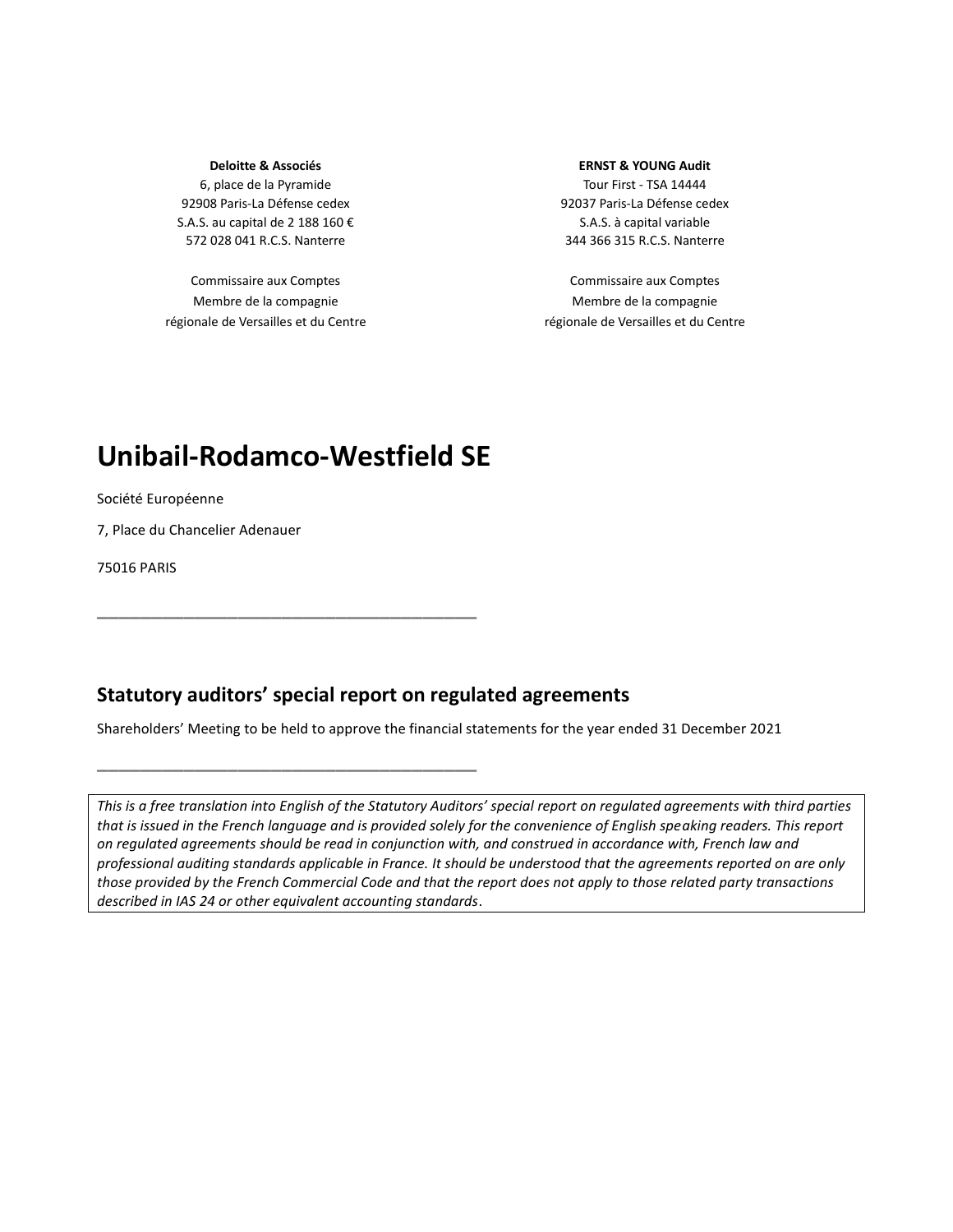To the Shareholders' meeting of Unibail-Rodamco-Westfield SE,

In our capacity as Statutory Auditors of your company, we hereby present to you our report on regulated agreements.

The terms of our engagement require us to communicate to you, based on information provided to us, the principal terms and conditions of those agreements brought to our attention or which we may have discovered during the course of our audit, as well as the reasons justifying that such agreements are in the Company's interest, without expressing an opinion on their usefulness and appropriateness or identifying such other agreements, if any. It is your responsibility, pursuant to article R.225-58 of the French Commercial Code (*Code de Commerce*), to assess the interest involved in respect of the conclusion of these agreements for the purpose of approving them. Our role is also to provide you with the information stipulated in article R.225-58 of the French Commercial Code relating to the implementation during the past year of agreements previously approved by the Shareholders' Meeting, if any.

We performed the procedures that we considered necessary with regard to the professional guidelines of the French National Institute of Statutory Auditors (*Compagnie Nationale des Commissaires aux Comptes*) relating to this engagement. These procedures consisted in agreeing the information provided to us with the relevant source documents.

#### **AGREEMENTS SUBMITTED TO THE APPROVAL OF THE SHAREHOLDERS' MEETING**

We hereby inform you that we have not been advised of any agreement authorized and entered into during the year to be submitted to the approval of the Shareholders' Meeting pursuant to Article L. 225-86 of the French Commercial Code.

#### **AGREEMENTS PREVIOUSLY APPROVED BY THE SHAREHOLDERS' MEETING**

Pursuant to Article R. 225-57 of the French Commercial Code, we have been informed that the following agreement, previously approved by prior Shareholders' Meetings, has remained in force during the year.

#### **Settlement agreement entered into between your company and Mr Christophe Cuvillier**

#### Executive involved:

Mr Christophe Cuvillier, Group Chief Executive Officer and member of the Management Board until December 31, 2020

#### Purposes:

On November 18, 2020, upon the recommendation of the Remuneration Committee, the Supervisory Board authorised a settlement agreement between your company and Mr Christophe Cuvillier, Group Chief Executive Officer, to settle amicably and finally the terms and consequences of terminating his term of office. This settlement agreement was signed on December 15, 2020, authorized by the November 18, 2020 Supervisory Board and approved by the May 12, 2021 General Meeting.